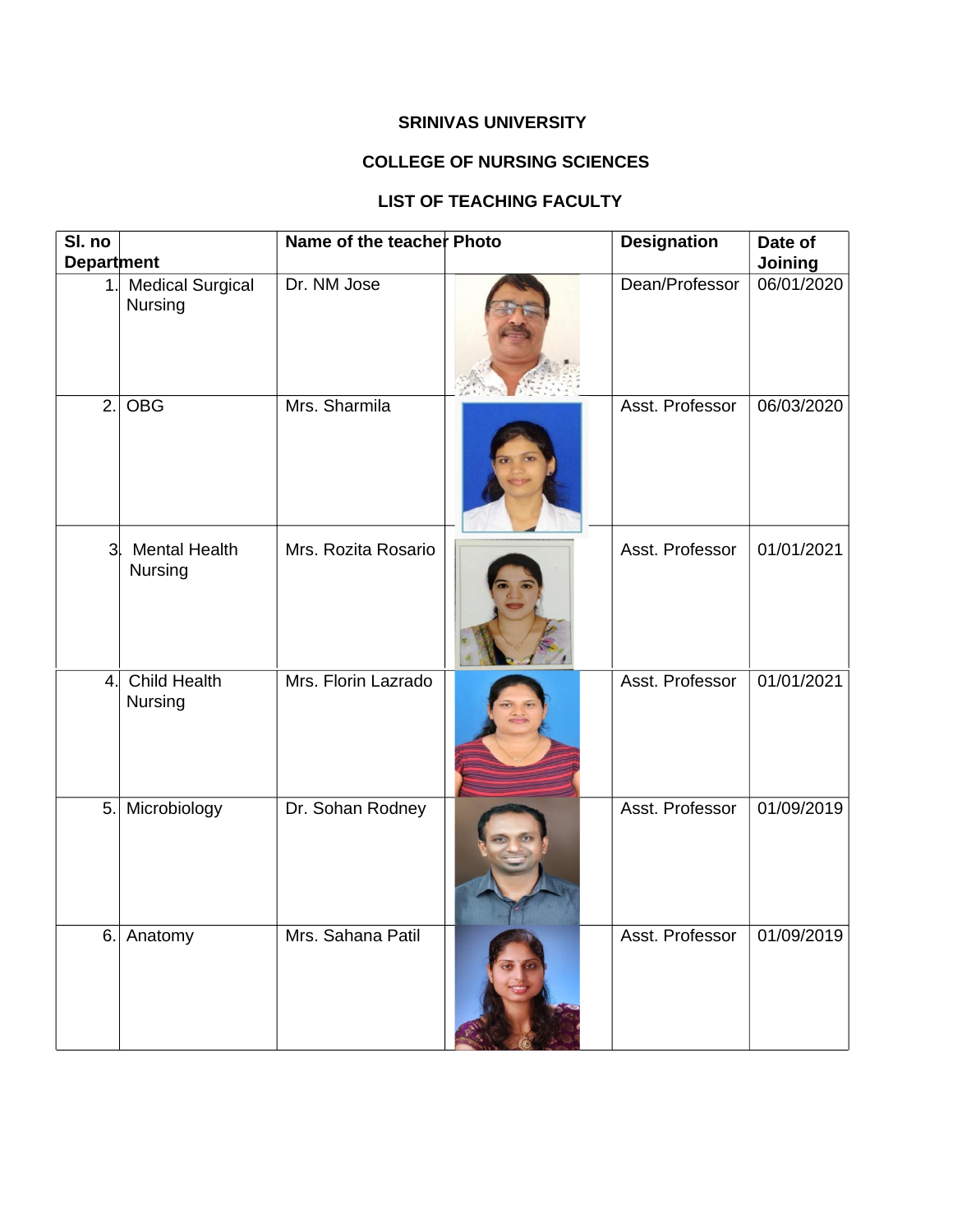| 7.  | Physiology       | Mrs. Pavana<br>Krishnamurthy    |    | Asst. Professor        | 01/09/2019 |
|-----|------------------|---------------------------------|----|------------------------|------------|
| 8.  | Biochemistry     | Mr.<br>Naveen<br>Bappanadu      |    | Asst. Professor        | 01/09/2019 |
| 9.  | Pathology        | Dr. Sukesh                      | 16 | Professor              | 01/09/2019 |
|     | 10. Pharmacology | Dr. Thara Shanubhag             |    | Professor              | 01/09/2019 |
| 11  | Sociology        | Mr. Evin Varghese               |    | Asst. Professor        | 01/09/2019 |
| 12  | <b>Clinics</b>   | Ms. Deepa<br>Josmeera<br>Serrao |    | Clinical<br>Instructor | 07/09/2020 |
| 13  | Clinics          | Ms. Limna KL                    |    | Clinical<br>Instructor | 07/09/2020 |
| 14. | <b>Clinics</b>   | <b>Manuel Ferrao</b>            |    | Clinical<br>Instructor | 07/09/2020 |